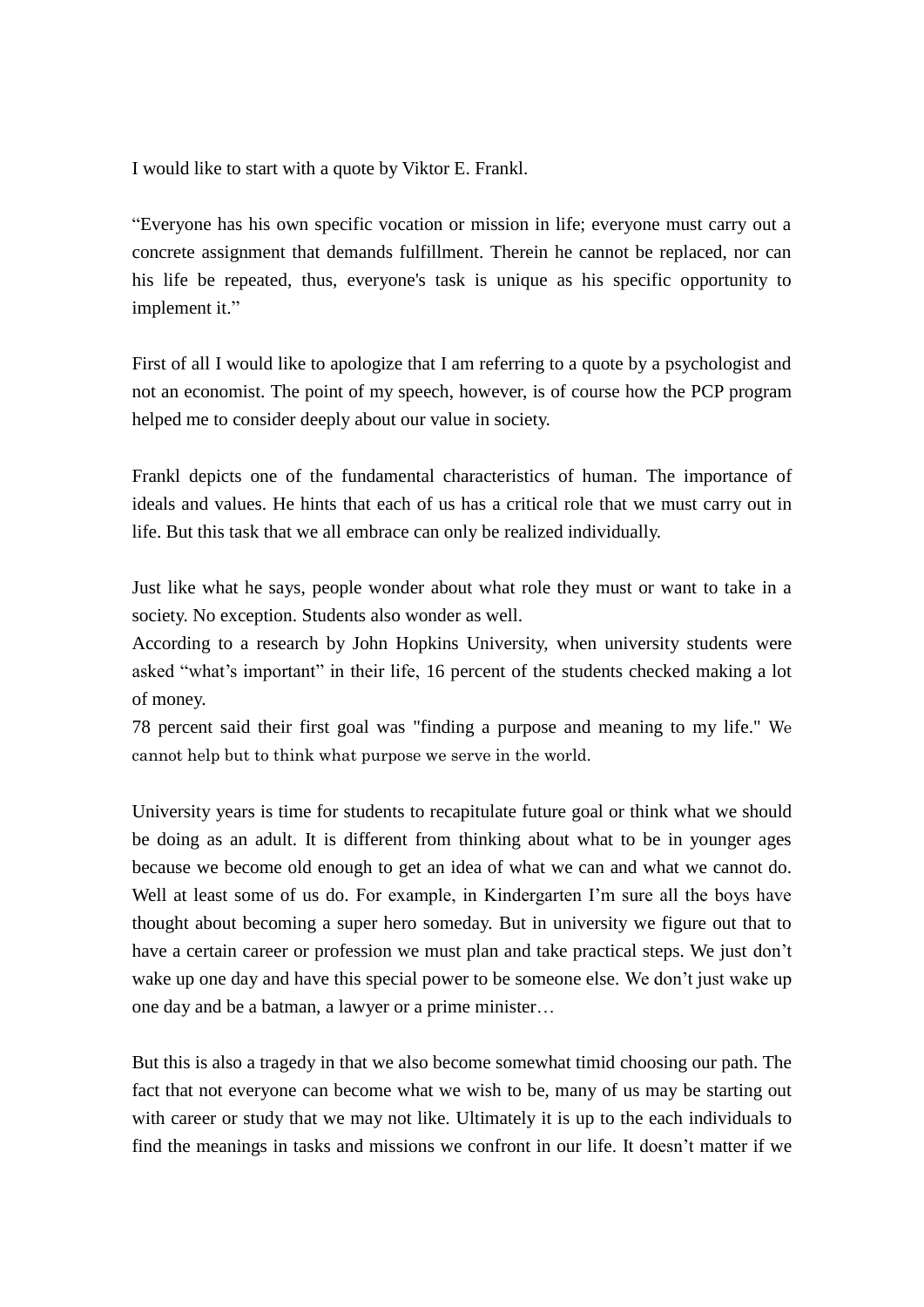choose it or caught into it. It doesn't change the fact that we have to overcome it. In the long but short course of our life, the happiest way to live might be to be convinced of what Frankl said. That is to believe in the meaning of our life and that we contribute greatly to the society. Without this positive mindset we cannot accomplish anything.

So all of us know that PCP program is not psychology or philosophy course. But why am I to talk about the importance of life value to classmates who are all moving on to different path after university. It's not because I believe that you are all the 16% of students who thinks only about money. I believe that the diversity that this program provides has guided me to realize that each of us takes pride and finds self-value in everything we do. This human nature allows varying individuals to cooperate.

In addition to the excellent level of economics curriculum, another profound characteristic of PCP is the diversity of students. Though it is a program placed in the Economics department, there are students from different major and universities from various countries. In fact, I my self is a student from the department of law and faculty of political science, who has written research papers about soviet communism in the freshman and sophomore years.

In this unique and diverse study environment, which doesn't exist in any other seminar groups in Keio, I studied and worked with strong individuals for 2 years. Of course some were too individual to fit in to the framework of PCP. (Well that's why the number of certificate receiving students doesn't match with the initial number of students who admitted.)

In this two years, we wrote a paper together in FPGE class, debated in International trade class, and did presentations together in Macroeconomics and development economics class. For example I worked with Lilian in development economic class. I worked with Akihisa, Kanna and 5 other classmates in FPGE class.

We all had different fundamental motivation towards PCP. Lilian now is moving on to her masters, and my teammates in the FPGE class are all pursuing a career in different industries. However, we were same in that we were in PCP because we knew that completing this program is the necessary practical step that we must take to realize our goal. A goal that everyone finds their deepest value in.

Because we know that we share this, we are able to respect and work relentlessly to create anything with a top level mentality. Although what we created was not usually an